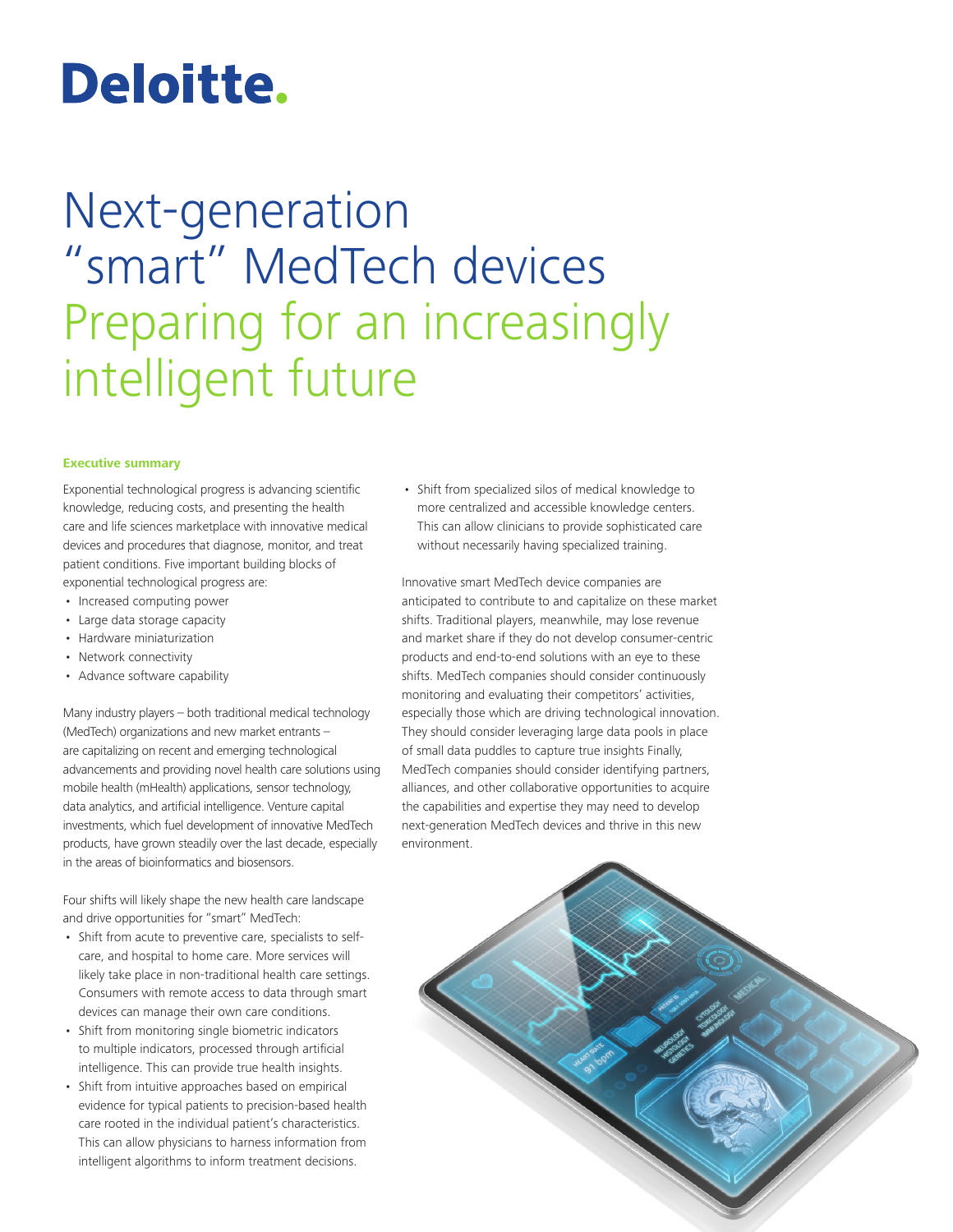#### **Introduction**

*Star Trek* fans may fondly remember the Tricorder, a sophisticated, hand-held device used to sense, analyze, and record information. Dr. Leonard McCoy used his Tricorder to instantaneously diagnose disease and traumatic injuries, a process that might require today's health care professionals to engage in weeks of iterative assessments, interpretations, and discussions. Fortunately, nearly five decades after *Star Trek's* debut, the use of "futuristic" devices is moving from television screens to real-world care settings.

In the early 20th century, doctors and nurses traveled to patients' homes and provided personalized, bedside care. However, that care was limited to what the practitioner knew; prevailing knowledge of effective treatments was often anecdotal and unscientific. These were the "Florence Nightingale days," when one nurse did nearly everything for the patient. With the passage of time, practitioners' knowledge grew, the health care system became increasingly complex, physicians specialized, and academic medical centers generated new discoveries.

Today, the health care landscape features ever-increasing specialization and high costs. Numerous physician specialists and care settings typically are involved in a single patient's care (Figure 1). Physicians and other care providers often retain data in silos and do not or cannot share information, especially not in real time.<sup>1</sup>

The future scenario looks different. Technology that leverages scientific advances, the proliferation of lowcost sensors, and the power of the Internet may allow providers and patients to more efficiently gather and disseminate information. Data collected and run through intelligent algorithms might enable physicians and nurses to coordinate and integrate care delivery and provide realtime feedback and actionable information to their patients and other providers. We can imagine a future, as *Star Trek*  creator Gene Rodenberry did, in which anyone can use a high-tech, all-in-one medical device – like a Tricorder – to diagnose, monitor, and treat disease. In this future reality, "smart" MedTech would simplify and improve medical care, harnessing information from intelligent algorithms built into devices to process biometric data and support treatment decisions. We might even go so far as to envision an updated version of the "Florence Nightingale days" – one person could handle all of a patient's care, but he or she would be armed with more insights into the patient's condition.

This future may not be very far away. Technology is evolving rapidly and evidence of work towards a Tricorder-like device already exists. The XPrize Foundation,<sup>2</sup> an organization that aims to spur innovation by offering cash incentives, has launched a large-scale effort to develop a consumer-friendly, all-inclusive MedTech device.



#### **Figure 1. Health care complexity has grown exponentially; in the future, technology will likely support simplification**

Source: Deloitte analysis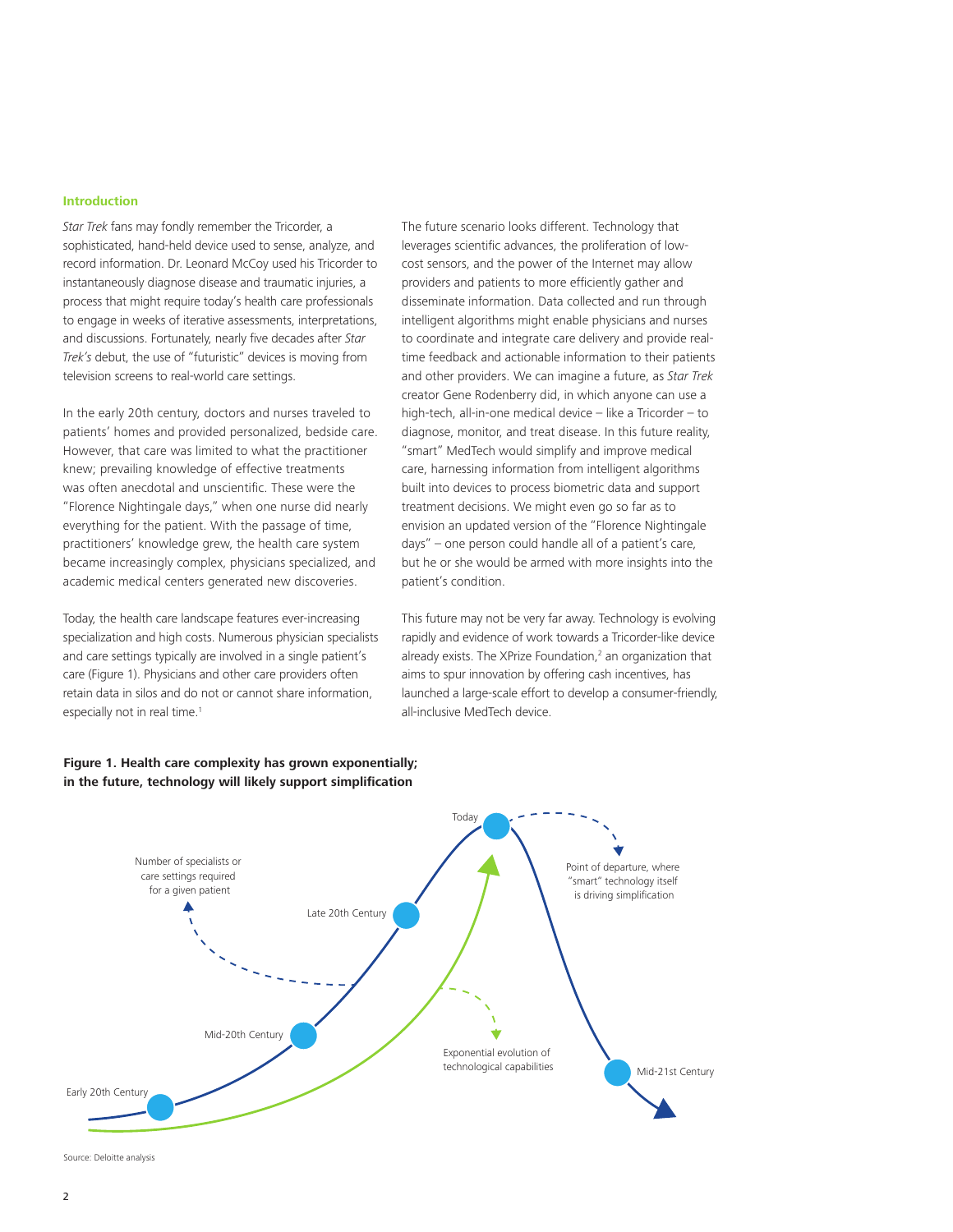One example of a smart MedTech device that shows early promise and potential savings is the artificial pancreas, a technology that links an insulin pump with a continuous glucose monitor to provide automatic, real-time monitoring of glucose levels and insulin delivery. A study found that the artificial pancreas could generate potential Medicare program savings of \$1.9 billion over twenty five years.<sup>3</sup>

#### **Evolution of exponentials, accelerating returns will aid development**

Moore's Law, authored in 1965 and updated in 1995 by Gordon Moore, co-founder of Intel Corporation, states that the number of transistors on a computer microchip would double every two years.4 This law has become the guiding principle for the industry to deliver ever-more-powerful semiconductor chips at proportionate decrease in cost. Building on this concept, noted author and futurist Ray Kurzweil states in his law of accelerating returns that the pace of technological change and information embedded in the technology advances exponentially, not linearly.<sup>5</sup> Kurzweil also posits that the pace of exponential growth is itself growing exponentially; moreover, within the next few decades, he predicts machine intelligence will likely surpass human intelligence, leading to what is called The Singularity.

Moore's and Kurzweil's laws tell us that we should expect increasing returns from powerful supercomputers, such as IBM's Watson. Supercomputers are anticipated to lead the way towards personalized medicine, performing big-data analytics and helping physicians diagnose problems, target medications, and develop care plans based on a huge global knowledge base. As evidence, Watson's successful diagnosis rate for lung cancer is 90 percent, compared with 50 percent for human doctors.<sup>6</sup> In the future, remote access to supercomputers could be extended beyond physicians and other medical professionals to consumers, aiding their use of online resources (e.g., WebMD, PatientsLikeMe, and MedicineNet) to obtain information about their own conditions.

In another example of accelerating returns, sensor-enabled devices are getting faster, cheaper, and smaller, and being embedded into everyday activities. Sensors have automated high-end homes for years, but sensors for medical applications – called biosensors – can monitor biological and other processes. In addition to motion, light, pressure, temperature, moisture, and gas, biosensors may be able to monitor chemicals and biomarkers. For example, doctors may be able to use biosensors to determine how well a drug is metabolized and adjust the dosage and frequency accordingly. Biosensors can be placed in a watch, a patch on the skin (e.g., movement patch sensors from Gentag and Mayo Clinic),<sup>7</sup> implanted under the skin, or swallowed like a pill.

> As computing power continues to follow the path of Moore's Law, a personal computer of 2050 might have more processing capability than all of the human minds in the world combined.8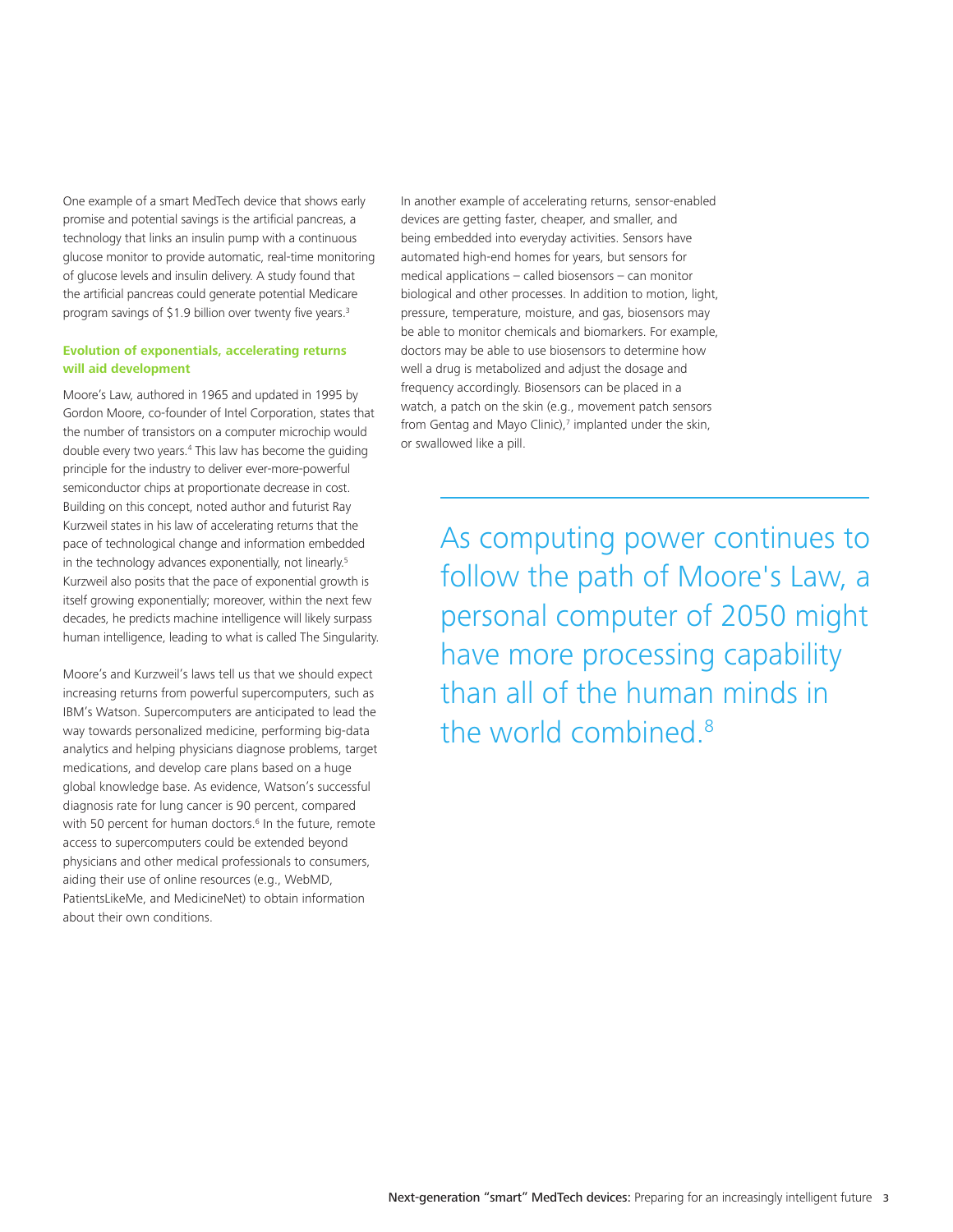#### **The frontiers of MedTech**

Smart MedTech has the potential to increase the value of information in medical care. As illustrated (Figure 2), improved sensor technologies allow us to create information from previously unobserved actions in the human body, both chemical and mechanical, while better wireless technologies allow us to communicate it economically. We can aggregate data in almost limitless volumes over time and across data sources – although

the absence of technical standards and the legal and regulatory frameworks governing data sharing limit who has access to what information. Cognitive technologies such as artificial intelligence allow us to analyze data in quantities and ways that reveal more effective responses. This can lead to changes in how we  $act$  – and the cycle repeats. The connection between action, information, and changes in action is captured in the graphic shown here.



**Figure 2. The information value loop**

Source: Deloitte analysis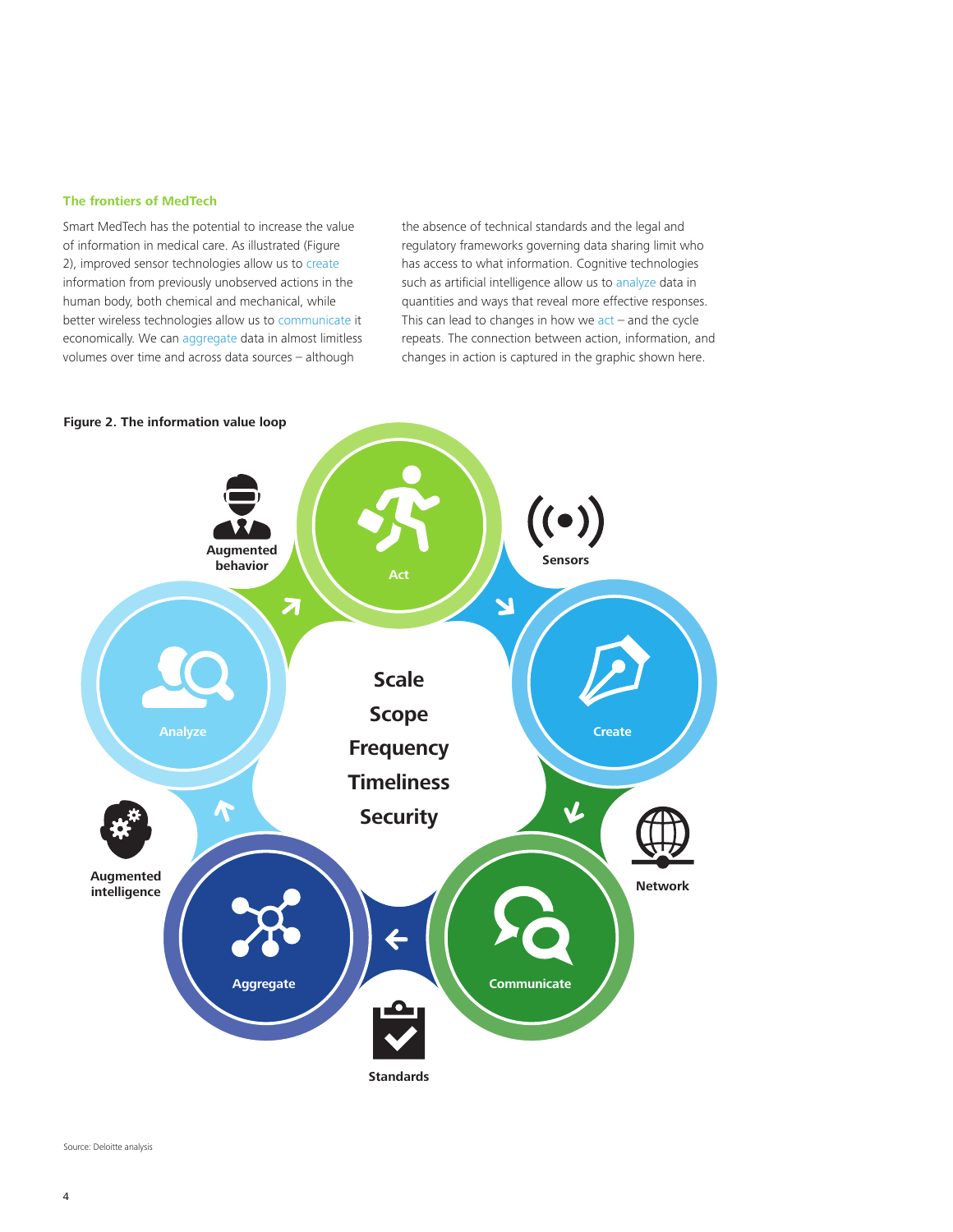#### **Five building blocks of exponential technological progress**

Five important building blocks of exponential technological progress are computing power, data storage, network connectivity, miniaturized hardware, and advanced software. As MedTech companies and other organizations experiment with these building blocks, the pace of technological development will likely increase. Moreover, the cost of technologies relative to their performance continues to shrink, as illustrated by Deloitte's analysis of the core technologies of computing power, data storage, and bandwidth.

**Computing power** – The cost of computing power has decreased significantly, from \$222 per million transistors in 1992 to \$0.06 per million transistors in 2012 (Figure 3). This cost-performance trend enables greater computational power at the core of the digital infrastructure.9 Also, computing in three dimensions is beginning to emerge; for example, through 3D microchips. Inventors are developing three-dimensional circuits that can operate at the molecular level (e.g., carbon nanotubes, where hexagonal arrays of carbon atoms are organized to form electronic circuits).10

**Data storage** – Data storage capacity has grown by leaps and bounds over the last five decades and the cost of data storage has decreased considerably, from \$569 per gigabyte (GB) of storage in 1992 to \$0.03 per GB in 2012 (Figure 3). This cost-performance trend for digital storage may support richer digital information.<sup>11</sup> As evidence, the human brain's storage capacity is estimated at around one to 10 terabytes, and hard drives at this size are already available to consumers. With new, higher-density storage formats (e.g., carbon nanotubes, that arrange components atom-by-atom), devices can store large amounts of patient and population health data.

**Bandwidth** – The cost of Internet bandwidth has steadily decreased, from \$1,245 per 1,000 megabits per second (Mbps) in 1999 to \$23 per 1,000 Mbps in 2012 (Figure 3). Cheaper and faster bandwidth may enable much faster collection and transfer of data, facilitating richer connections and interactions.12 Networks are also experiencing similar exponential advances. Advances include ultra-capacity fiber capable of more than one petabit per second,<sup>13</sup> heterogeneous networks of small cells (micro, pico, and femtocells),<sup>14</sup> terahertz radiation,<sup>15</sup> and balloon-powered broadband in rural and remote areas. Faster access to information may support real-time decision-making by clinicians at patients' bedsides.<sup>16</sup>

#### **Figure 3. Computing, storage, and bandwidth cost-performance**



Source: Deloitte analysis, Deloitte 2013 Shift Index series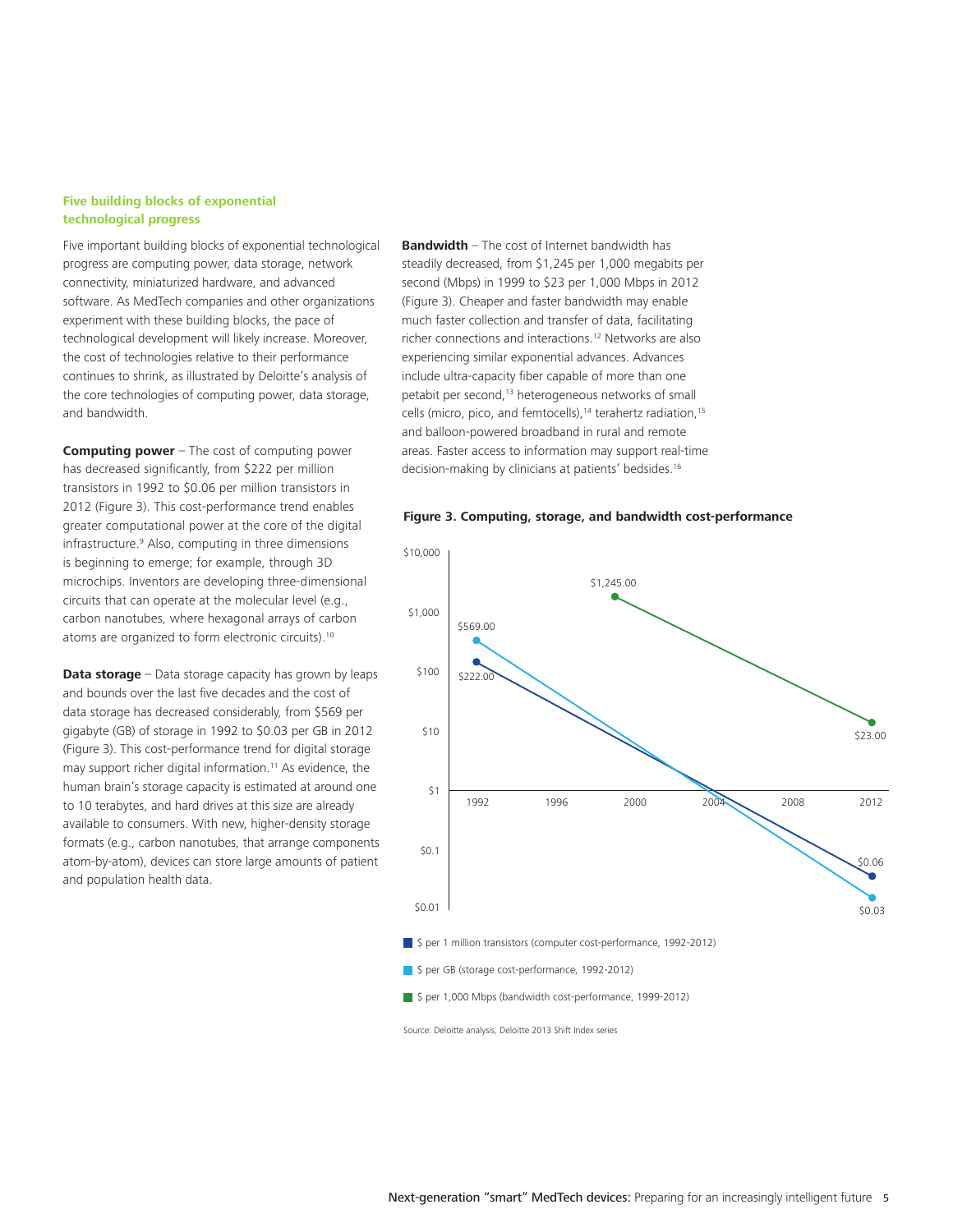

Internet use continues to increase rapidly. From 1990 to 2012, the percentage of the US population accessing the Internet at least once a month has grown from near zero to 71 percent. Widespread use of the Internet enables more widespread sharing of information and resources. Wireless connectivity is further facilitated by smart devices, which made up 55 percent of total wireless subscriptions in 2012, compared to just one percent in 2001.<sup>17</sup>

**Miniaturized hardware** – We are making things smaller at a rate of 5.6 per linear dimension per decade. This trend is particularly rapid in the computer and mobile device sectors. Miniaturization may allow MedTech companies to develop small devices that can measure multiple parameters through integration of numerous biosensors.18

**Advanced software** – Moore's law also applies to software development. Fifteen years ago, for example, a \$5,000 speech recognition system could barely recognize 1,000 words of vocabulary. Today, even a \$50 system can accurately recognize 100,000 words.19

The continuing development of these five building blocks magnifies exponential advancement, offering opportunities for MedTech and other companies that are able to tap into the trends. The increasing affordability of digital technology, coupled with wireless networks and powerful mobile devices such as smartphones and tablets, has created an increasingly broad platform for users to connect and communicate anywhere and at any time. When technologies merge into open platforms and ecosystems, the investment becomes lower and lead time shorter since people and technologies can rapidly build on previous waves of development.20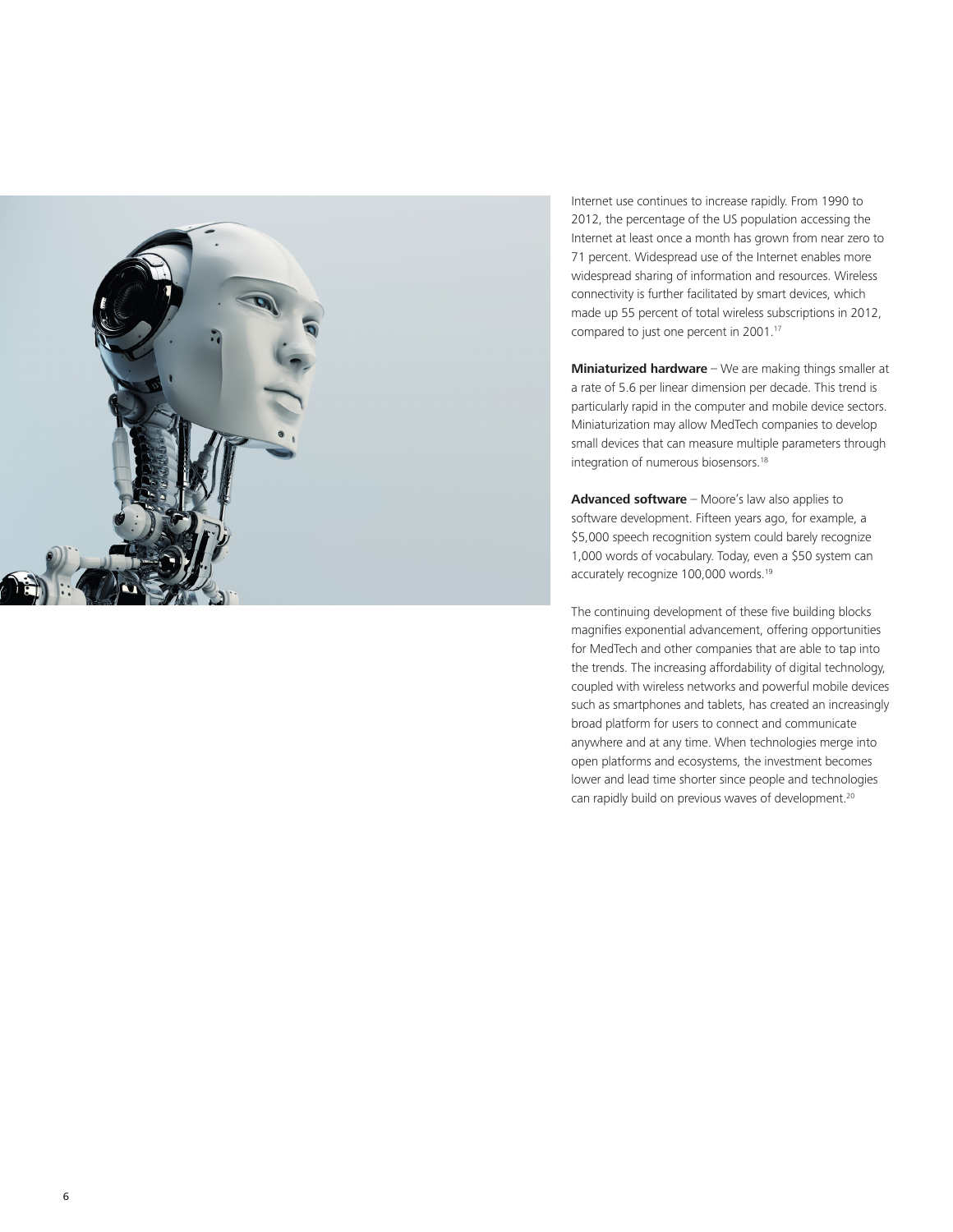#### **MedTech applications of exponential technology**

Already, the MedTech sector is beginning to see evidence that innovators are developing products that take advantage of the opportunities emanating from exponential technological progress; for example, in the areas of artificial intelligence and mHealth.

#### **Artificial Intelligence**

Artificial Intelligence refers to machines doing intellectual tasks at a level comparable to humans – e.g., reasoning, planning, learning, and using natural language to communicate at a high level. Artificial intelligence also includes sensing and interacting with the physical world. According to Hans Moravec, a pioneer in artificial intelligence, a thinking machine comparable to a mature human brain will likely be available by 2020.<sup>21</sup>

Artificial intelligence and machine learning have moved beyond experimental concepts in many industries, including MedTech. By harnessing the speed of the Internet, the scale of cloud storage, and increasing computing power, artificial intelligence has the potential to drive insights that may aid real-time medical analytics and clinical decision-making. Artificial intelligence technologies have the potential to make health care more efficient by combining the knowledge of physicians and intelligent software.

Three important trends in artificial intelligence are cognitive analytics, clinical decision support systems, and predictive modeling. Like the human brain, machines can now learn from experience and penetrate the complexity of data to identify associations. This is called *cognitive analytics*. 22 Cognitive analytics can bridge the gap between the future promise of big data – to enable new care insights gleaned through data aggregation – and the current need for practical decision-making and prompt diagnosis and response. Cognitive analytics has the potential to push past the limitations of human cognition, allowing for data processing and understanding in real time, and managing the challenge of exploding volumes of data with vastly different forms, structures, and quality.<sup>23</sup>

IBM has partnered with Carillion Clinic, a Virginia health system, to identify 8,500 patients at risk for developing heart failure. The project analyzes data in electronic health records (EHRs), including unstructured data such as clinicians' notes and discharge documents that are not often analyzed. Using IBM's natural language processing technology to assess and understand, these notes provide a more complete and accurate understanding of each patient.<sup>24</sup>

A *clinical decision support system* is data analysis software that analyzes patient data. It generates real-time, evidencebased recommendations to physicians, nurses, and other health care professionals, which allows them to quickly prepare a diagnosis or review the diagnosis in an effort to improve the final result. Such analysis can help to predict potential events, which can range from drug interactions to disease symptoms.

The Mayo Clinic tested clinical decision support systems that help physicians more accurately diagnose endocarditis, a type of heart infection. Tests for the condition are invasive and can be both painful and dangerous. An artificial intelligence-based system used in the study learned to correlate each patient's unique symptoms with a diagnosis and was able to determine that 50 percent of the patients did not have the infection, eliminating the need for an unnecessary and risky procedure.

*Predictive modeling* analyzes patterns and trends in historical data to develop predictions. Together with medical knowledge and precise decision aid tools, predictive modeling offers potential to simplify the diagnosis and treatment of numerous diseases. By knowing in advance that a group of patients are at low or high risk for a disease or condition, health care providers can create targeted treatment approaches.

IBM developed a predictive solution to analyze and monitor clinician signs in premature babies. It takes real-time biomedical readings and uses them to detect life-threatening infections up to 24 hours before they would normally be observed.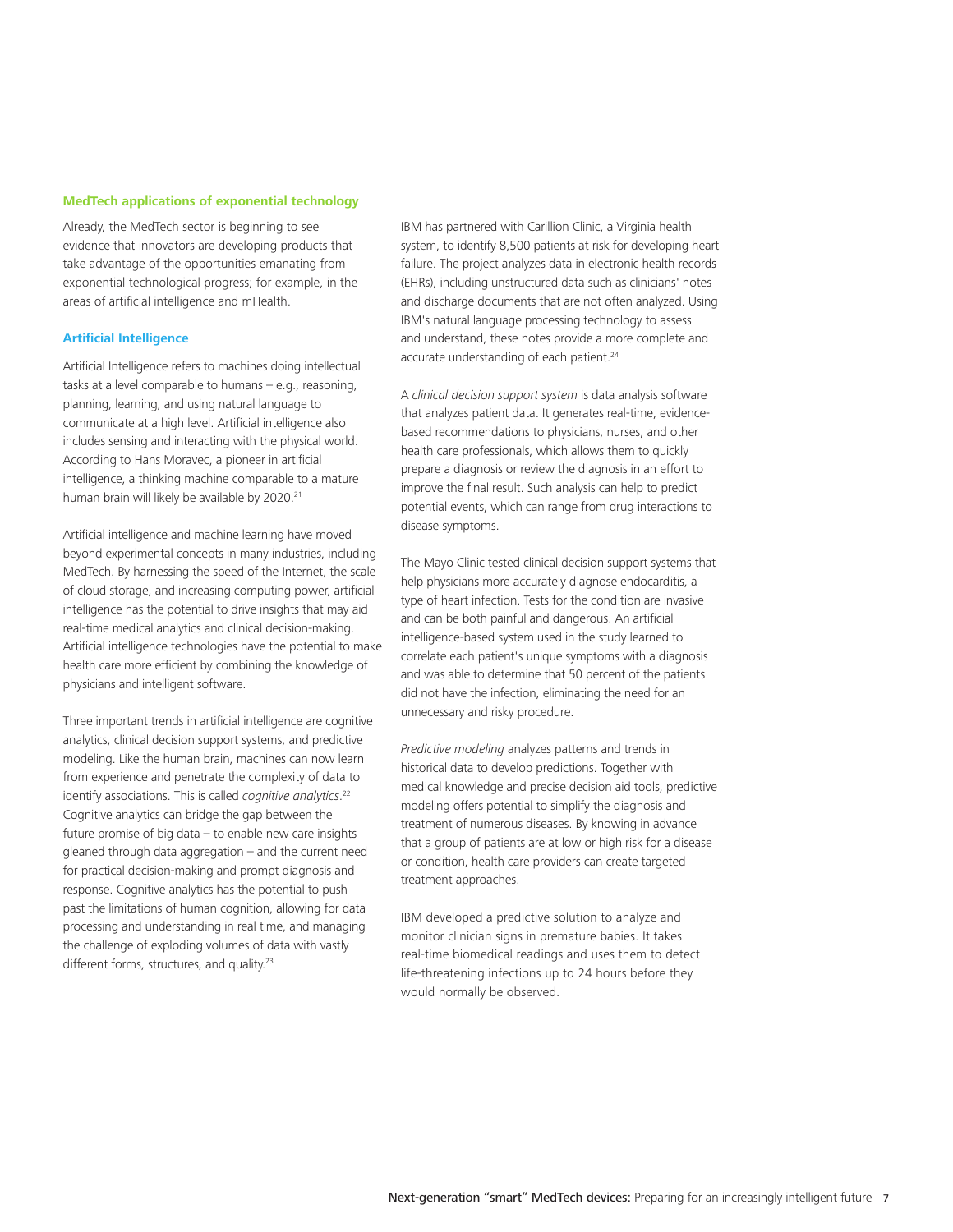#### **mHealth**

mHealth applies the power and reach of mobile communication to health care services. It plays a key role in transforming health care into a more-efficient, patient-centered system of care in which individuals (and providers) have real-time access to information to support engagement. According to Deloitte's 2015 survey of US health care consumers, 13 percent used video, a computer program, or a mobile app to learn about treatment options and 17 percent are very interested in doing so in the future. The same survey also noted that 23 percent



of those with major chronic conditions use mobile apps to refill prescriptions.26 The Deloitte Center for Health Solutions report, *mHealth in an mWorld*, explores how the rapid growth of mobile technology, the widespread use of mobile devices, and increasing consumer demand is underpinning the shift to a mobile-device-enabled era in health care.27 Use of mHealth spans a broad spectrum of capabilities, which can be classified into three levels:

- 1. Basic: mHealth app with limited features; data is captured manually. Users manually input dietary intake and the application compiles reports on daily calorie, sodium, fat, and carbohydrate intake (e.g., MyFitnessPal, Nutrition Menu, and MyNetDiary).
- 2. Intermediate: mHealth app with limited features; data is captured via biosensors with minimal manual efforts. While still nascent, examples include an inhaler from Propeller Health with a built-in asthma sensor to measure air quality, and Biostamp, a wearable device that can monitor and transmit vital signs.
- 3. Advanced: mHealth app with the ability to capture multiple inputs via biosensors, coupled with intelligent data-processing capabilities. These devices are not yet widely developed; however, one example is Scanadu Scout, a portable device that measures temperature, heart rate, blood oxygen levels, respiratory rate, ECG, and blood pressure. It transmits all this information to a mobile device.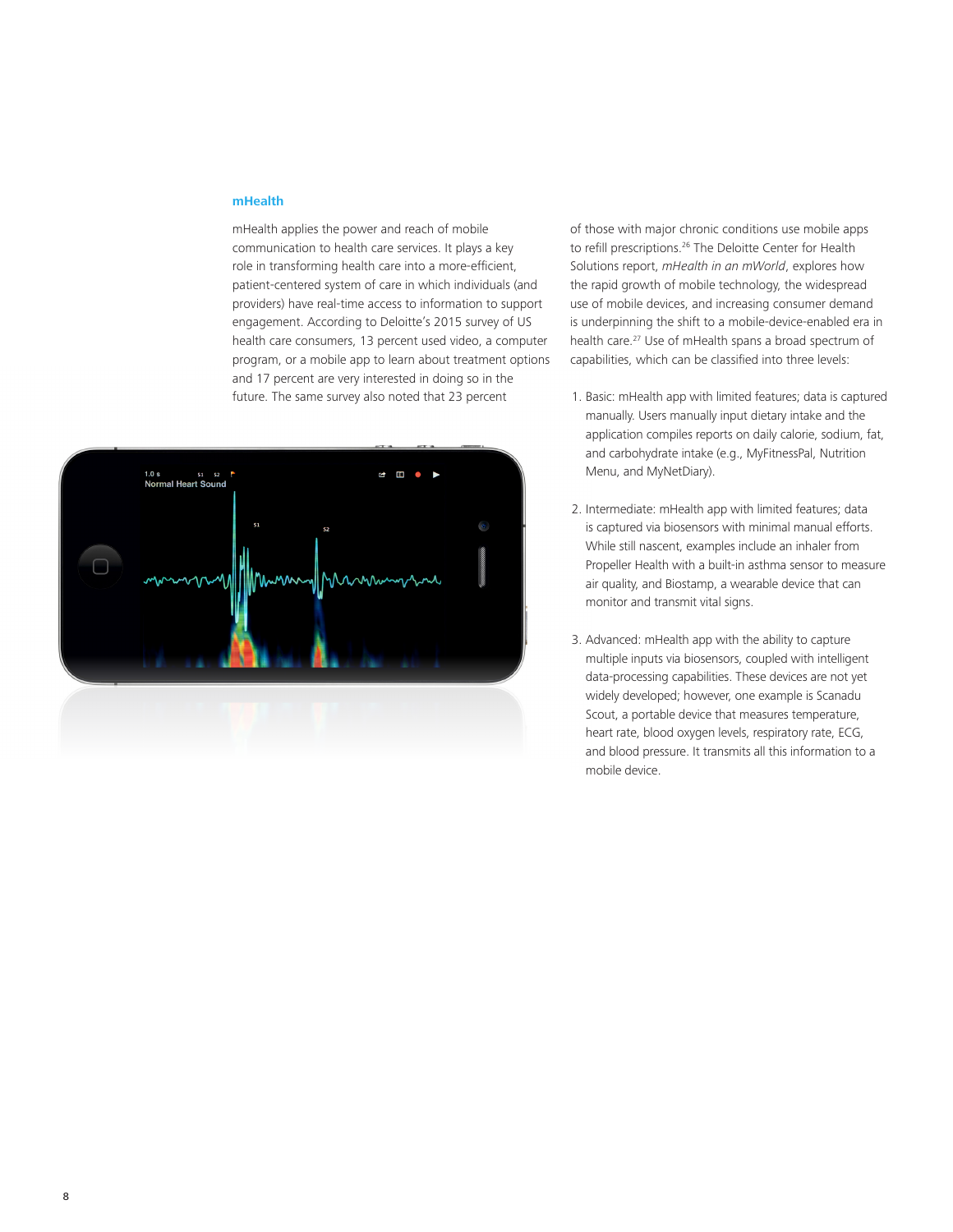### Case study: mHealth solutions generate savings

Diabetes is a major health care issue; 9.3 percent of the US population suffers from diabetes, and the number of people diagnosed has grown from 1.5 million in 1958 to 21 million in 2012. Costs for treatment – hospital and emergency care, office visits, and medications – is about \$176 billion annually.28 Monitoring and controlling blood glucose prevents complications associated with diabetes and, hence, can save costs.

According to a 2013 study, use of a mHealth-based diabetes monitoring device can save \$3,000 per person per year in employee health care costs.<sup>29</sup> Using a mHealth-enabled glucose meter with data collected through cloud-connected mobile devices and a disease management call center, a company identified 143 employees with abnormally high/low blood glucose values. Disease management personnel use artificial intelligence-based analytics to target outreach to the 50 percent of identified employees who actively participated in the monitoring program, as well as mobile devices to provide automatic coaching and guidance to patients.

The program resulted in an annual overall medical claims reduction of \$1,595 per person. Yearly claims costs for the participating employees decreased by \$3,384 compared with an increase of \$282 among those who did not participate. Extrapolating the savings from this program to the total US diabetes population, Deloitte analysis found potential savings on the order of \$34 billion annually in direct medical costs (Figure 4).

#### **Figure 4. Extrapolating case study results to US diabetes population**

| Total US diabetes population (2012)                                                                     | 29 million    |
|---------------------------------------------------------------------------------------------------------|---------------|
| Diagnosed population (2012)                                                                             | 21 million    |
| Total direct medical costs of diagnosed diabetes<br>(hospital/emergency care/office visits/medications) | \$176 billion |
| Per capita direct medical costs of diagnosed diabetes                                                   | \$8,381       |
| From case study: Decrease in direct medical costs due to mHealth patient<br>monitoring solution         | \$1,595       |
| Decrease in per capita direct medical cost of diagnosed diabetes                                        | 19 percent    |
| Potential direct cost for the diabetes population with mHealth patient<br>monitoring solution           | \$142 billion |
| Potential saving in total population cost by using mHealth patient monitoring solution                  | \$34 billion  |

Source: Deloitte analysis; Centers for Disease Control and Prevention. National Diabetes Statistics Report: Estimates of Diabetes and Its Burden in the United States, 2014; Data for 2012.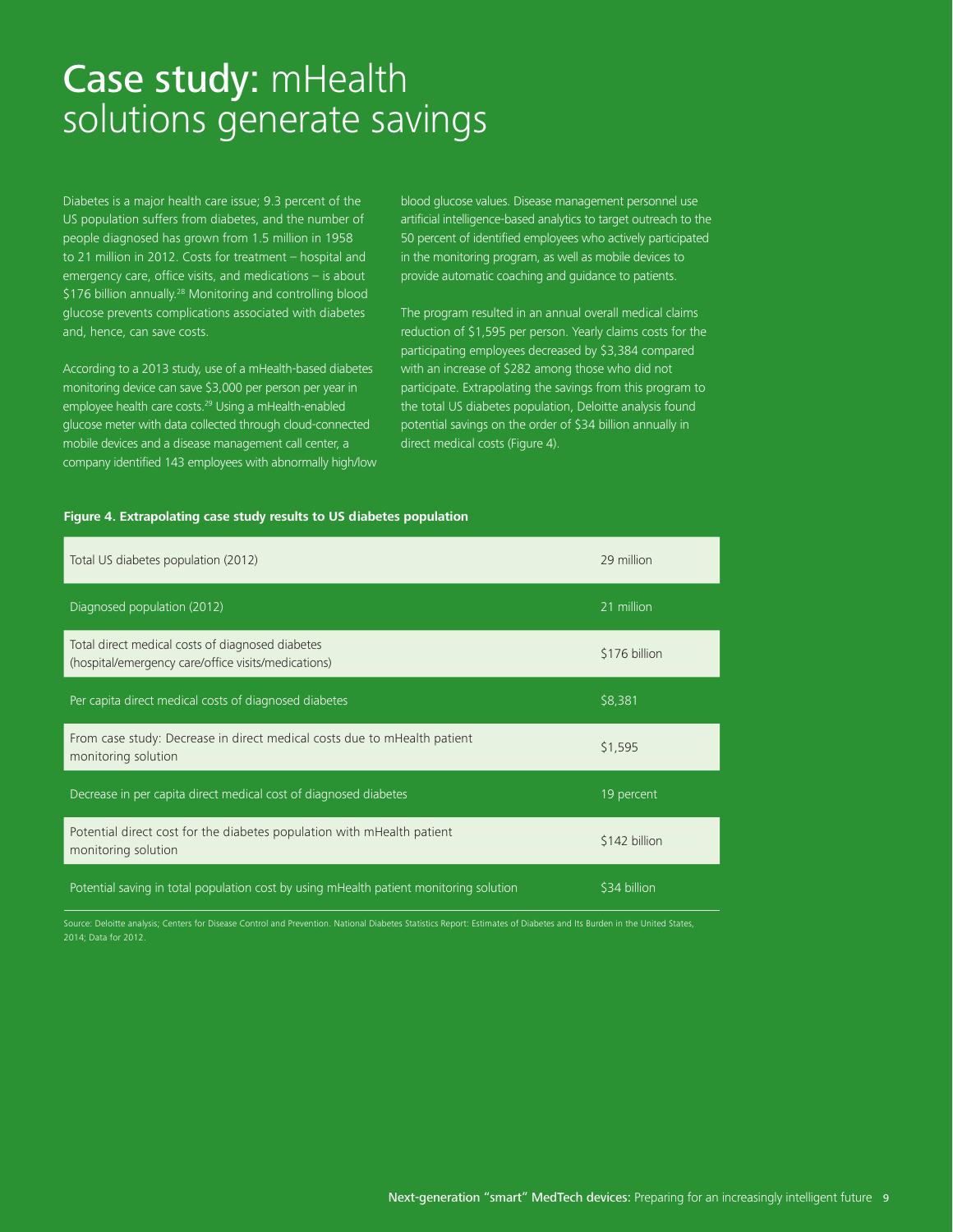## VC funding trends in MedTech

Bringing innovative MedTech devices to market is challenging, complex, and competitive for startups and entrepreneurs. Venture capital (VC) investments support many of these fledgling companies' new product development. VC investments in this sector have grown steadily over the last decade (Figure 5), despite a few dips in recent years.

VC investments have grown rapidly in two areas: biosensors, an important component of advanced mHealth and other promising innovations (Figure 6); and bio-informatics, a field that involves software tools for understanding biological data (Figure 7). Thirty percent of mobile devices today have some form of sensors; this share is expected to grow to 50 percent by 2015.30

#### 10,000  $_1$  , the contract of the contract of the contract of the contract of the contract of the contract of the contract of the contract of the contract of the contract of the contract of the contract of the contract of 8,000 /C funding value (\$ millions) VC funding value (\$ millions) 1,000 of VC deals No. of VC deals 6,000 4,000  $5,000 \frac{9}{5}$ 2,000 0 2004-2008 2009-2013 ■ No. of VC deals ■ Value (\$ millions)

#### **Figure 5. VC investments in MedTech have grown steadily since 2004**

Source: Deloitte analysis; Dow Jones VentureSource

**Figure 6. VC investments in biosensors have grown by over 120 percent and the number of VC deals has grown by over 45 percent from 2009-2013 compared with the previous five years**



Source: Deloitte analysis; Dow Jones VentureSource

#### **Figure 7. VC investments in bio-Informatics have grown by over 1,000 percent and the number of VC deals has grown by over 400 percent from 2009-2013 compared with the previous five years**



Source: Deloitte analysis; Dow Jones VentureSource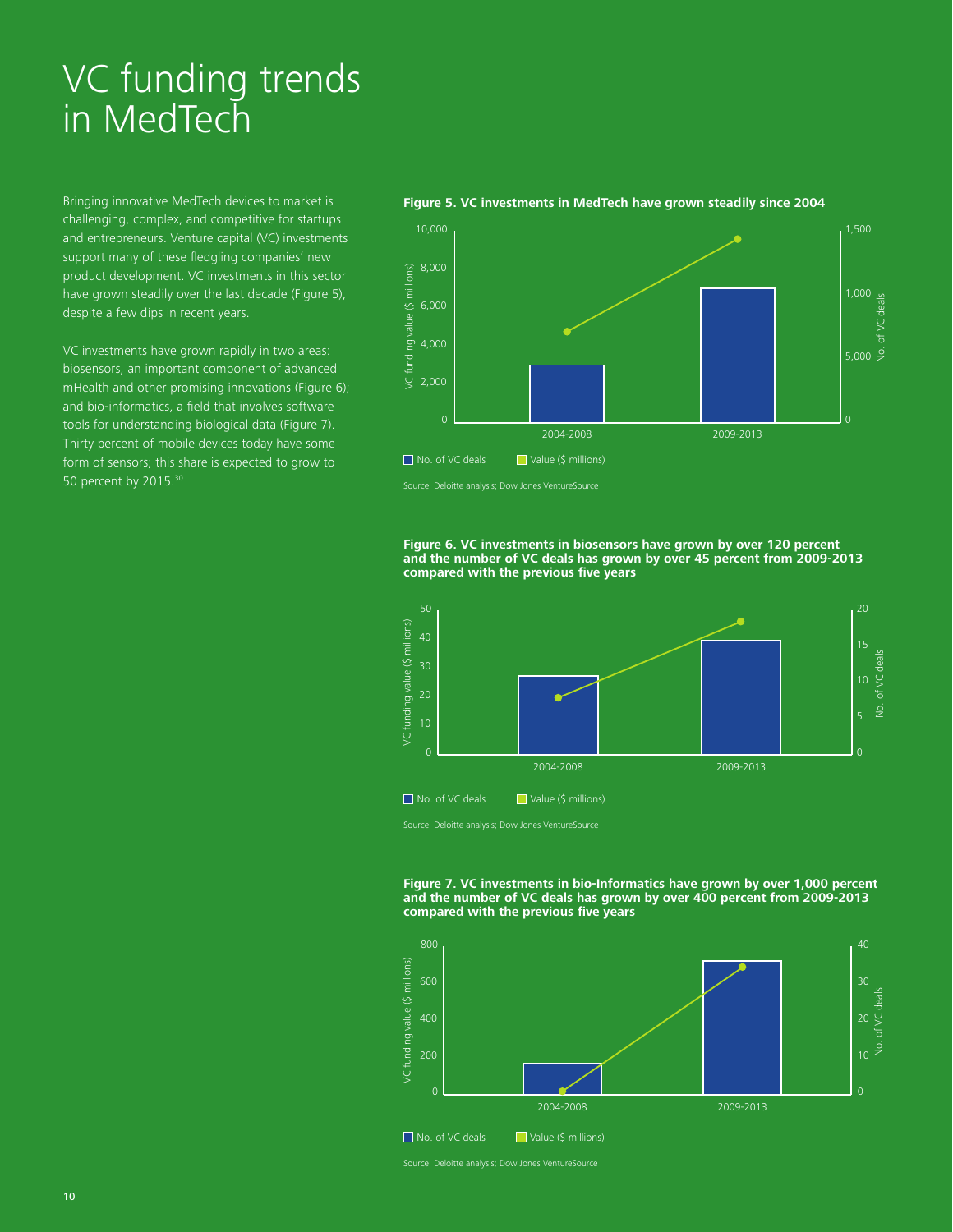#### **Implications for the MedTech industry**

The table below provides examples of opportunities for MedTech companies to demonstrate value through next-generation MedTech devices. Across episode types – from acute to chronic to preventive care – health systems and other purchasers are looking for solutions to help them achieve better results. Going forward, the

new value proposition is for technologies that can help an organization reduce total costs of care – for example, by preventing complications or high-cost institutional care. Also valuable are technologies that can improve health outcomes and patient experience, as new valuebased payment models reward health systems that are able to do this.

| <b>Episode type</b>                                                         | <b>Improved value</b>                                                                                                                                                                                                                                     | <b>Technology application</b>                                                                                                                                                                                                                                   | <b>Technology involved</b>                                                                                                                                                                                                              | <b>Evidence</b>                                                                                                                                                                                                                                                             |
|-----------------------------------------------------------------------------|-----------------------------------------------------------------------------------------------------------------------------------------------------------------------------------------------------------------------------------------------------------|-----------------------------------------------------------------------------------------------------------------------------------------------------------------------------------------------------------------------------------------------------------------|-----------------------------------------------------------------------------------------------------------------------------------------------------------------------------------------------------------------------------------------|-----------------------------------------------------------------------------------------------------------------------------------------------------------------------------------------------------------------------------------------------------------------------------|
| <b>Acute care</b><br>Example:<br>Stroke care                                | • Improved cost efficiencies<br>• Improved patient outcomes<br>• Improved patient access to<br>quality health care<br>• Improved care coordination<br>in an emergency situation<br>• Reduced emergency room<br>(ER) use by stabilizing<br>patient at home | • Live and interactive<br>consultations from remote<br>location<br>• Vital information sent to a<br>receiving hospital before the<br>patient arrives<br>• Coordination with patients<br>after discharged from ER or<br>intensive care unit (ICU)                | • Telemedicine for patient<br>monitoring<br>• 24/7 emergency response<br>• Augmented and alternative<br>communication system<br>• Wireless technology                                                                                   | • ER visits in the US could<br>exceed 200 million annually<br>by 2020 <sup>31</sup>                                                                                                                                                                                         |
| <b>Post-acute care</b><br>Example:<br><b>Rehab after</b><br>broken hip      | • Reduced hospitalizations<br>and readmissions<br>• Increased patient<br>satisfaction<br>• Reduced costs<br>Improved patient health<br>$\bullet$<br>and quality of life<br>• Improved identification of<br>care setting and providers                     | • Medication adherence<br>Medical reconciliation<br>• Remote patient monitoring<br>(RPM)<br>• Patient health information<br>Social support<br>• Remote training and<br>supervision                                                                              | • Medical reminders and<br>dispensers<br>• Medication list software<br>• In-home diagnostic devices<br>• Problem-detection<br>algorithms<br>• Videoconferencing<br>· Social networks                                                    | • 18 percent of US hospital<br>readmissions are within<br>30 days of discharge;<br>76 percent of these are<br>preventable <sup>32</sup><br>• Over half of the readmitted<br>patients received no care<br>or follow-up in the 30 days<br>after hospitalization <sup>33</sup> |
| <b>Chronic care</b><br>Example:<br><b>Congestive heart</b><br>failure (CHF) | • Decreased hospital or<br>nursing home admissions<br>Regular feedback,<br>motivation, and education<br>to help patients manage<br>their conditions and engage<br>in healthy behaviors<br>• Easier access to care for<br>existing patients                | • Diffusion of communication<br>technologies into the health<br>care system<br>• Self-care<br>• Remote care<br>Remote lifestyle feedback<br>• Interactive patient-provider<br>online communication<br>• Home monitoring                                         | • Connected health<br>$\cdot$ RPM<br>• Sensors to capture<br>quantitative data remotely<br>• Network technologies<br>• Secure storage and<br>processing capabilities<br>• Shared electronic health<br>records and e-referral<br>systems | • Use of RPM in the<br>management of CHF<br>had demonstrated a 60<br>percent decrease in hospital<br>admissions; 81 percent<br>decrease in nursing home<br>admissions; 66 percent<br>decrease in ER visits <sup>34</sup>                                                    |
| <b>Preventive care</b><br>and wellness                                      | • Personalized alerts aimed at<br>preventive services<br>• Accurate diagnoses and<br>proactive recommendations<br>for preventive treatment by<br>physicians                                                                                               | • Tools that combine physician<br>and patient health records<br>• Integration with insurers'<br>large base of useful patient<br>data<br>• Patient-specific decision<br>support and communication<br>• Reliable technology in onsite<br>kiosk for self diagnosis | • Mobile technology apps<br>Remote monitoring device<br>• Interactive preventive health<br>record<br>• Onsite technology<br>• Wearable sensors and<br>personal genomics                                                                 | • 25 percent of patients who<br>had access to interactive<br>preventive health records<br>were up-to-date on all<br>preventive services - double<br>the rate of non-users <sup>35</sup>                                                                                     |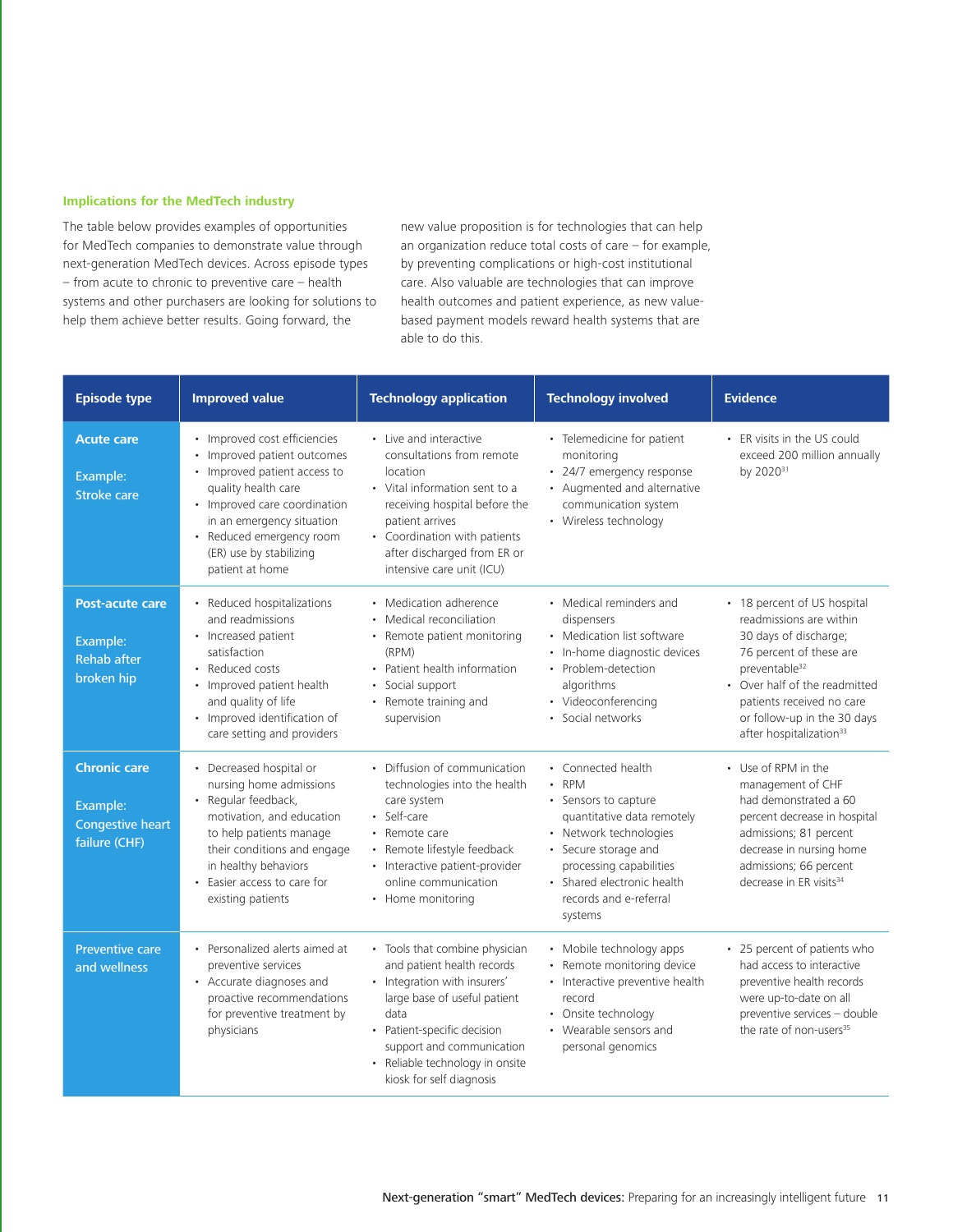#### **New players are driving technological innovation**

The global MedTech market is estimated to reach \$513.5 billion by 2020, up from \$363.8 billion in 2013, with a compound annual growth rate of 5 percent.<sup>36</sup> Traditional growth drivers include an aging population, increase in chronic disease, and emerging markets' ability to pay for MedTech. In addition, technology-specific advances – among them, computing power, data storage, network connectivity, miniaturized hardware, and software capability – have opened up other growth opportunities. New players, many from outside the MedTech space, are capitalizing on these advances and driving innovation at the rapid pace of technological change.

MedTech companies should consider equipping themselves to take advantage of opportunities arising from smart technologies or risk losing business to both traditional competitors and new market entrants. Leading technology companies (e.g., Google, Apple Inc., and IBM) are a considerable threat, appearing through their product introductions to be eager to claim a portion of this burgeoning market. In addition, agile startups (e.g., startups competing to win an XPrize) pursuing growth opportunities from a "think big" perspective may quickly carve out share in niche markets.

#### **Ability to turn information into insights may improve outcomes**

The ability to capture and process vast amounts of data and turn it into actionable insights is a crucial factor for success in the rapidly changing, technology-based health care environment. Going forward, MedTech devices may need to be intelligent and user-friendly, and make wider use of biosensors. Small "data puddles" (one or a few biosensors generating data) will likely not be sufficient to drive health insights. Instead, companies may need "data pools" that combine inputs from multiple biosensors. The resulting patient data could then be processed and presented more intelligently, resulting in better levels of patient monitoring, care advancements and, improved outcomes.

#### **New environment, new innovations require new alliances**

Smart MedTech operates in a rapidly changing, fast-moving environment requiring diligent and continuous monitoring of new innovations. A Deloitte University Press report, *The three rules in medical technology,*37 provides a strategic framework that MedTech companies can use to anchor their innovation strategy. Among the framework's approaches are fostering innovation internally; buying and integrating innovators; and externalizing innovation by creating innovation ecosystems (via partnerships/alliances) with academic centers, venture capitalists, and startup entities.

Smart MedTech product development requires specialization and expertise in wide-ranging fields. New partnerships and alliances can augment or replace internal design and development efforts, and help commercialize and bring products to market. When identifying potential partnerships, MedTech companies should consider the type of solution they are planning to develop (e.g., data input device or decision-making device) and then identify areas where an alliance may generate cost-saving or revenue-generating opportunities (e.g., sensor manufacturing).

#### **Consider solutions that address entire product value chain**

MedTech companies should consider developing end-to-end solutions that are focused on differentiated sources of value, customer productivity, and patient disease management. These solutions should address all aspects of the MedTech product value chain:

- Capture (sensor)
- Transmission (to analytical engine, whether central or remote)
- Aggregation (of multiple sensor inputs)
- Analysis (through sophisticated algorithms and referencing empirical studies)
- Interpretation and insight
- Monitoring (to see if course is changed)

Addressing the entire product value chain means that an offering cannot be marketed as a commodity. As well, the traditional MedTech revenue model of selling devices at a fixed price will likely need to change to a solutions-based pricing approach.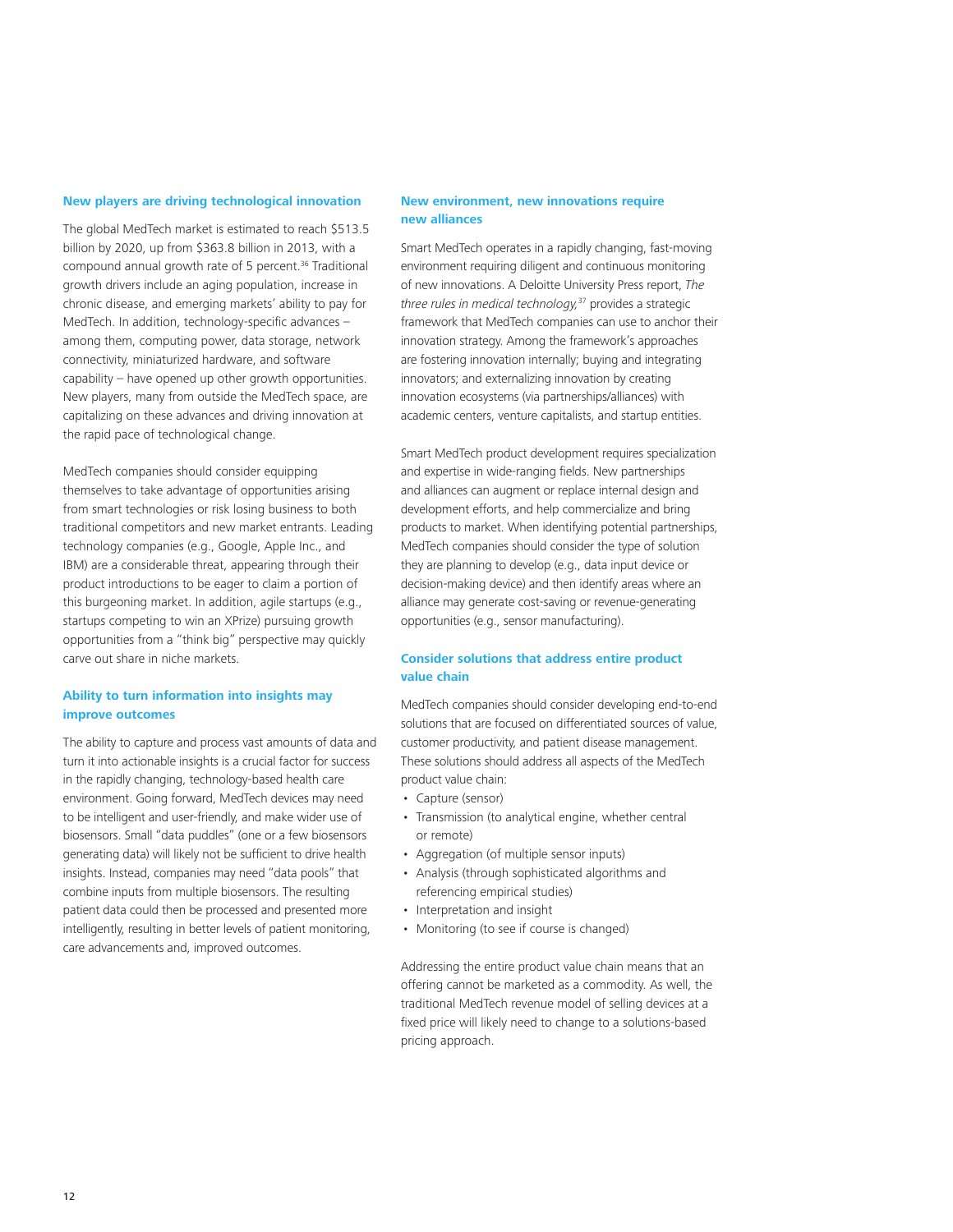#### **Conclusion**

Smart, connected medical devices are now technologically and economically feasible. As health care shifts from institutional to outpatient and home settings, MedTech companies should consider focusing on opportunities that will likely result in product and market share advantages in this new landscape. The next decade will likely be critical in linking data generated by these smart MedTech devices with data from traditional systems, and integrating that information into everyday practice.

Companies should consider evaluating their portfolios, consider emerging threats and opportunities, develop a clear growth strategy, engage in partnerships and alliances, and begin making investments in technologies and care areas that might position them for an increasingly intelligent future.

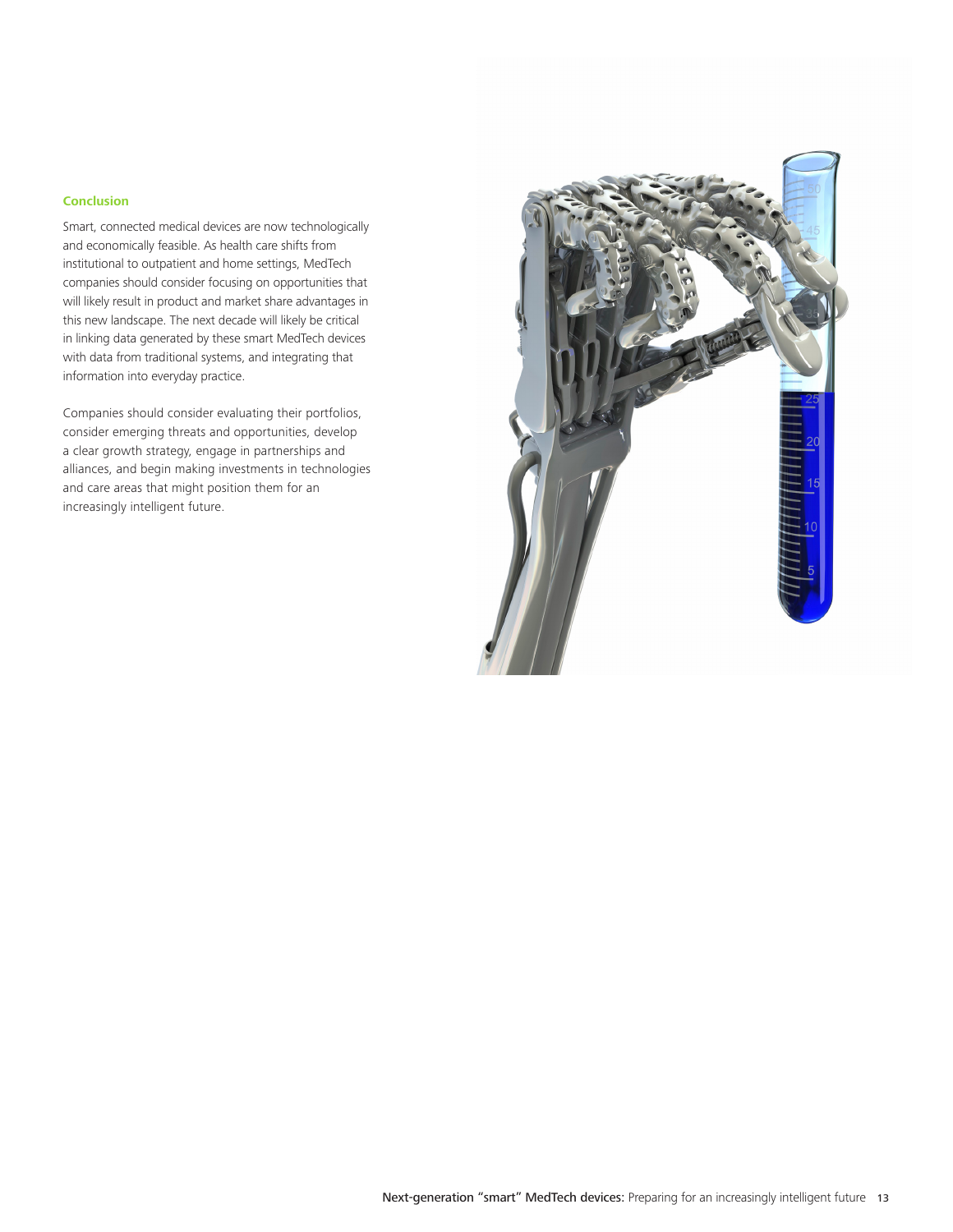#### **Endnotes**

- 1. Alain Charles Enthoven, "Integrated delivery systems: the cure for fragmentation," The American Journal of Managed Care 15, no. 10 (2009): pp. 284-290.
- 2. XPrize foundation is non-profit organization which organizes incentivized competition to stimulate investments in R&D. It launched a \$10 million competition in Jan 2012 to develop a hand-held mobile device for quick medical diagnosis in a consumer-friendly way.
- 3. Juvenile Diabetes Research Foundation (JDRF), "\$1.9 billion potential healthcare saving for USA with artificial pancreas," June 2011, https://www.jdrf.org.uk/news/latestnews/19-billion-potential-healthcare-saving-for-usa-with-artificial-pancreas, accessed February 2015
- 4. Gordon E. Moore, "Cramming More Components onto Integrated Circuits," IEEE 86, no. 1(1998): pp. 82-85, DOI: 10.1109/JPROC.1998.658762.
- 5. Ray Kurzweil, "The Law of Accelerating Returns," Kurzweil Accelerating Intelligence, March 7, 2001, http://www.kurzweilai.net/the-law-of-accelerating-returns, accessed November 2014.
- 6. Ian Steadman, "IBM's Watson is better at diagnosing cancer than human doctors," Wired magazine, February 13, 2013, http://www.wired.co.uk/news/archive/2013-02/11/ ibm-watson-medical-doctor , accessed February, 2015.
- 7. Stacy Lawrence, "Mayo Clinic Gentag partner to develop movement sensor patches," Fierce Medical Devices, March 4, 2015, http://www.fiercemedicaldevices.com/story/ mayo-clinic-gentag-partner-develop-movement-sensor-patches/2015-03-04, accessed March, 2015.
- 8. Dave Evans, "Top 25 Technology Predictions," Cisco IBSG Innovations Practice, https:// www.cisco.com/web/about/ac79/docs/Top\_25\_Predictions\_121409rev.pdf, accessed November, 2014.
- 9. The computing metric measures the vendor cost associated with putting one million transistors on a semiconductor.
- 10. Christopher Mims, "How making microchips 3D could unleash an age of cognitive computing," March 21, 2013, http://qz.com/65689/how-making-microchips-3d-couldunleash-an-age-of-cognitive-computing/, accessed February, 2015.
- 11. The Digital Storage metric measures the vendor cost associated with producing 1 GB of digital storage.
- 12. The Bandwidth metric measures the vendor cost associated with producing gigabit Ethernet/fiber ("GbE-Fiber") as deployed in data centers.
- 13. Phys.org, "One petabit per second fiber transmission over 50 km," September 21, 2012, http://phys.org/news/2012-09-petabit-fiber-transmission-km.html, accessed November, 2014.
- 14. Scott Reeves, "Pros and cons of using femtocells," Tech Republic, November 11, 2013, http://www.techrepublic.com/blog/data-center/pros-and-cons-of-using-femtocells/#, accessed November, 2014.
- 15. Tim Wogan, "New tuner could bring terahertz to the masses," PhysicsWorld, June 12, 2012, http://physicsworld.com/cws/article/news/2012/jun/12/new-tunercould-bringterahertz-to-the-masses, accessed November, 2014.
- 16. Google, Inc., "What is Project Loon?" http://www.google.com/loon/, accessed November, 2014.
- 17. comScore, "comScore reports January 2013 U.S. smartphone subscriber market share," March 06, 2013, http://www.comscore.com/Insights/Press\_Releases/2013/3/comScore\_ Reports\_January\_2013\_U.S.\_Smartphone\_Subscriber\_Market\_Share, accessed November, 2014.
- 18. Ray Kurzweil, "The Intelligent Universe," Edge, November 05, 2002, http://edge.org/ conversation/the-intelligent-universe, accessed December 2014.
- 19. Ray Kurzweil, "The Human Machine Merger: Why We Will Spend Most of Our Time in Virtual Reality in the Twenty-first Century," Kurzweil Accelerating Intelligence, August 29, 2001, http://www.kurzweilai.net/the-human-machine-merger-why-we-will-spend-mostof-our-time-in-virtual-reality-in-the-twenty-first-century, accessed March, 2015.
- 20. John Hagel III, John Seely Brown, and Duleesha Kulasooriya, "The 2011 Shift Index Measuring the forces of long-term change," Deloitte Center for the Edge, 2011, http://www.deloitte.com/assets/dcom-unitedstates/local%20assets/documents/us\_ tmt\_2011shiftindex\_111011.pdf, accessed March, 2015.
- 21. Hans Moravec, "When will computer hardware match the human brain," Journal of Evolution and Technology, December, 1997, http://www.transhumanist.com/volume1/ moravec.htm, accessed December, 2014.
- 22. Rajeev Ronanki and David Steier, "Cognitive analytics Tech Trends 2014," Deloitte University Press, February 21, 2014, http://dupress.com/articles/2014-tech-trendscognitive-analytics/, accessed March, 2015.
- 23. Ibid.
- 24. Lindsey Dunn, "Carilion Clinic Using Watson Technology to Identify At-Risk Patients," Becker's Health IT and CIO review, April 29, 2014, http://www.beckershospitalreview. com/healthcare-information-technology/carilion-clinic-using-watson-technology-toidentify-at-risk-patients.html, accessed March, 2015.
- 25. IBM Corp, "University of Ontario Institute of Technology, Leveraging key data to provide proactive patient care," December, 2010, http://www.ibmbigdatahub.com/sites/default/ files/document/ODC03157USEN.PDF, accessed March, 2015.
- 26. Deloitte Center for Health Solutions, 2015 Survey of U.S. Health Care Consumer.
- 27. Harry Greenspun and Sheryl Coughlin, Health in an mWorld, Deloitte Center for Health Solutions, 2012, http://www2.deloitte.com/content/dam/Deloitte/us/Documents/lifesciences-health-care/us-lhsc-mhealth-in-an-mworld-103014.pdf, accessed March, 2015.
- 28. Center for Disease Control and Prevention, "National diabetes statistics report: estimates of diabetes and its burden in the United States," 2014, http://www.cdc.gov/diabetes/ pubs/statsreport14/national-diabetes-report-web.pdf, accessed April, 2015.
- 29. Jonathan C Javitt, Deployment of an mHealth patient monitoring solution for diabetes: improved glucose monitoring leads to reduction in medical expenditure, U.S. Endocrinology, November 27, 2013, pp. 119-123, http://www.activecare.com/ downloads/US%20Endocrinology%20Winter%202014.pdf, accessed December, 2014.
- 30. Peggy Albright, "Sensor based apps offer lots of potential but are hindered by fragmentation," Fierce Developer, April 20, 2012, http://www.fiercedeveloper.com/ story/sensor-based-apps-offer-lots-potential-are-hindered-fragmentation/2012-04-20, accessed January, 2015.
- 31. Brian Buntz, "Preparing for the acute care environment of the (near) future with wireless," Qmed, January 02, 2013, http://www.qmed.com/mpmn/medtechpulse/ preparing-acute-care-environment-near-future-wireless?page=4, accessed March, 2015.
- 32. Center for technology and aging, "Technologies for Improving Post-Acute Care Transitions," September, 2010, http://www.techandaging.org/PACTdraftPositionPaper.pdf, accessed March, 2015.
- 33. Ibid.
- 34. Molly Joel Coye, Ateret Haselkorn, and Steven DeMello, "Remote Patient Management: Technology Enabled Innovation And Evolving Business Models For Chronic Disease Care," Health Affairs 28, no. 1(2009): pp. 126-135, DOI: 10.1377/hlthaff.28.1.126.
- 35. Alex H. Krist, Steven H. Woolf, Stephen F. Rothemich, and Robert E. Johnson, "Interactive Preventive Health Record to Enhance Delivery of Recommended Care: A Randomized Trial," Annals of family medicine, 10 (2012): pp. 312-319, DOI: 10.1370/afm.1383.
- 36. Deloitte 2015 Global life sciences outlook, http://www2.deloitte.com/content/dam/ Deloitte/global/Documents/Life-Sciences-Health-Care/gx-lshc-2015-life-sciences-report. pdf, accessed March 2015.
- 37. Glenn Snyder, Faruk Abdullah, and Michael Lefferts, "The three rules in medical technology," Deloitte University Press, December 11, 2013, http://dupress.com/articles/ three-rules-medical-technology/, accessed March, 2015.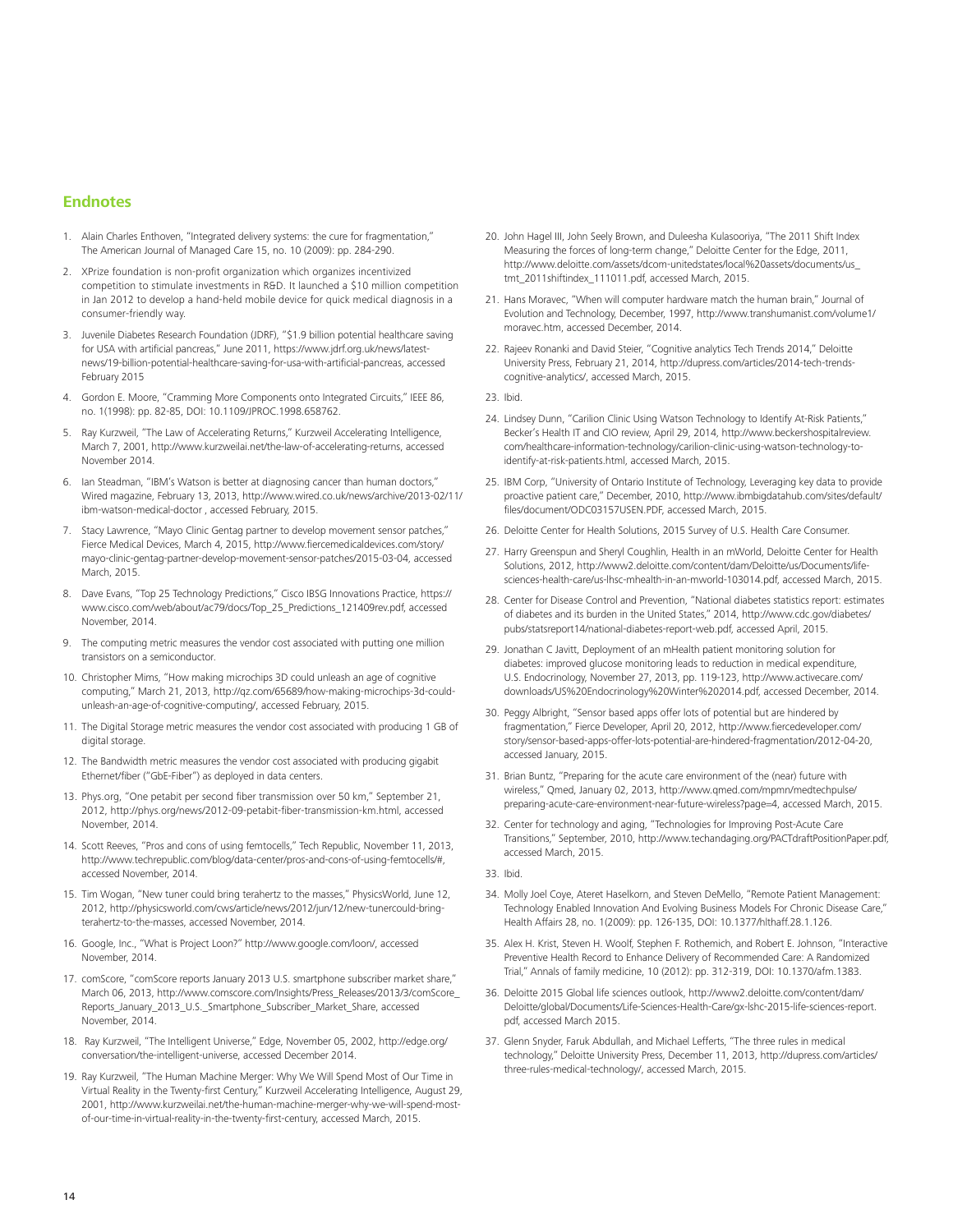

#### **Homi D. Kapadia**

Vice Chairman U.S. Life Sciences Leader Deloitte LLP hkapadia@deloitte.com

#### **Harry Greenspun, MD**

Director Deloitte Center for Health Solutions Deloitte Services LP hgreenspun@deloitte.com

#### **Sarah Thomas, MS**

Research Director Deloitte Center for Health Solutions Deloitte Services LP sarthomas@deloitte.com



#### **Glenn H. Snyder**

Principal Med Tech Segment Leader Deloitte Consulting LLP gsnyder@deloitte.com

#### **Sunandan Bandyopadhyay**

Senior Analyst Deloitte Center for Health Solutions Deloitte Support Services India Pvt. Ltd. subandyopadhyay@deloitte.com



#### **Acknowledgements**

We would like to thank Juliet Wegener, Omid M. Akhavan, Michael E. Raynor, Mark J. Cotteleer, Brenna Sniderman, Mohinder Sutrave, Balaji Bondili, Jeff Ford, Kathryn Robinson, Larisa Layug, and Ujval Kondragunta for their contributions to this report.



#### **Contact information**

To learn more about the Deloitte Center for Health Solutions, its projects, and events, please visit www.deloitte.com/centerforhealthsolutions

Deloitte Center for Health Solutions 555 12th St. NW Washington DC 20004 Phone 202-220-2177 Fax 202-220-2178



#### **Follow @DeloitteHealth on Twitter** To download a copy of this report, please visit www.deloitte.com/us/smartmedtech